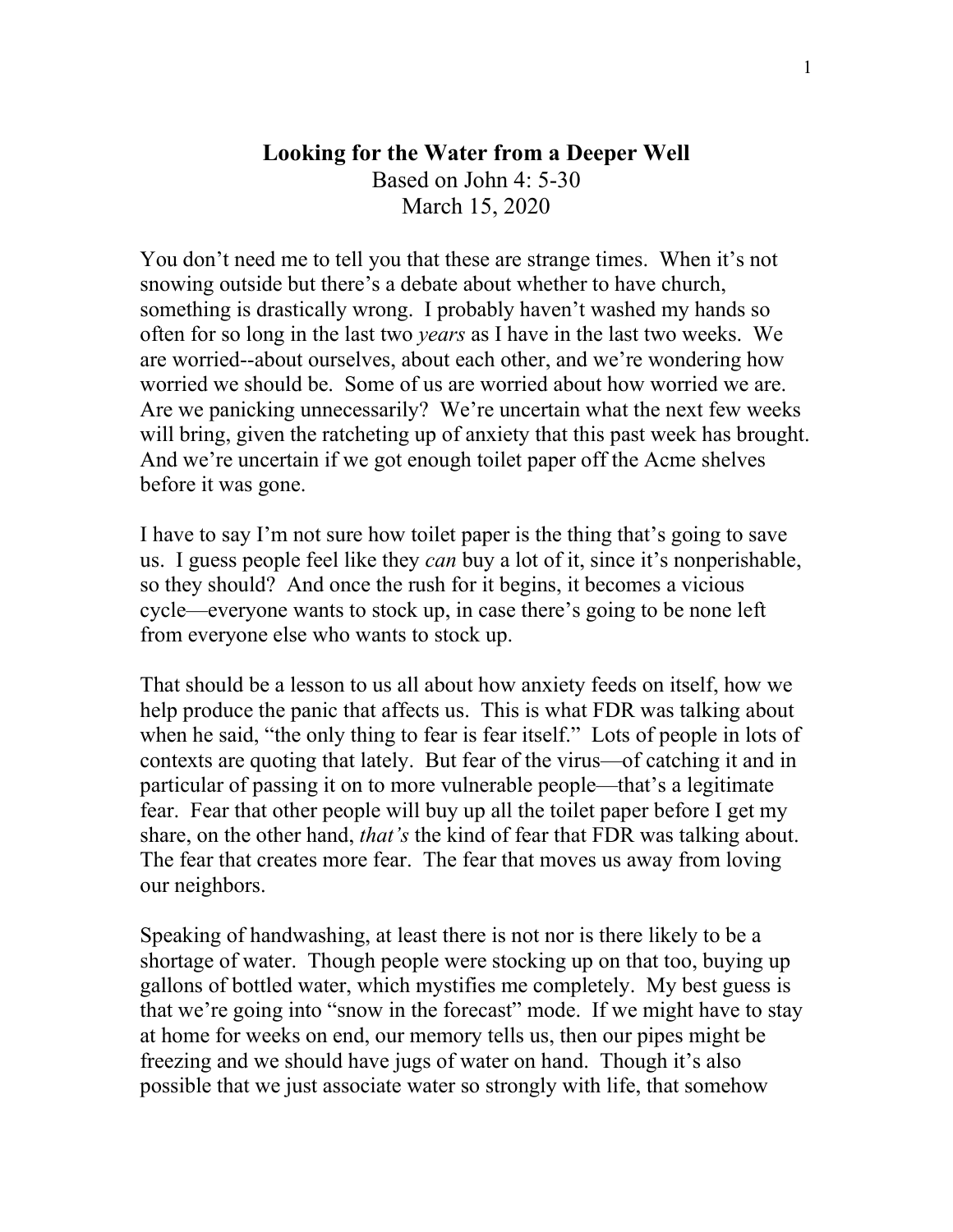stockpiling gallon jugs of water boosts our confidence that we can live through this.

Water is one of the most profound symbols of our faith—from the biblical story of creation, when the spirit of God hovered over the waters and water was the nothing from which God created, to the sacrament of baptism, an echo of Jesus' death and resurrection. We are born, the gospel of John tells us, of water and the spirit.

In our world, as we are now realizing in a new and urgent way, we all drink from the same well. The virus is a painful way for us to see it, but see it we must—the world is really very small. The habits of French tourists affect the nation of Ghana. The health practices of Brazilian leadership make news in the United States. On the other hand, South Korea came up with the idea of drive-through testing for the virus, worked out some of the bugs, and we benefit from their experience. Italian, Iranian, Korean, American, we drink from the same well. We share the water God created.

In this morning's scripture, it's not clear the water can be shared. Although Jesus and the Samaritan woman sit at a well and *talk* about water, no water is drawn and no one drinks. As the woman points out, there is not even any bucket. They share the well, they even share the water in some sense, but they do not drink it.

The well Jesus comes upon in Samaria is Jacob's well, we are told. Jacob perhaps met his beloved Rachael at this well when he was a traveller and Rachael watered his camels and sheep and him. It's a common story in the Bible, and the well, the source of water and life, represents all kinds of things--life, women in their connection to childbirth, fertility, and the ongoing pleasures that generate life. In Jacob's story, the traveler and the native come together in a simple act of sharing, enabling each other to drink in plenty from the well.

But in John's gospel, neither the traveler, Jesus, nor the native woman drink from the well, no one's sheep or camels drink, and no one falls in love. The water is between Jesus and the woman like a boundary, apparently uncrossable. When Jesus asks for a drink, the woman finds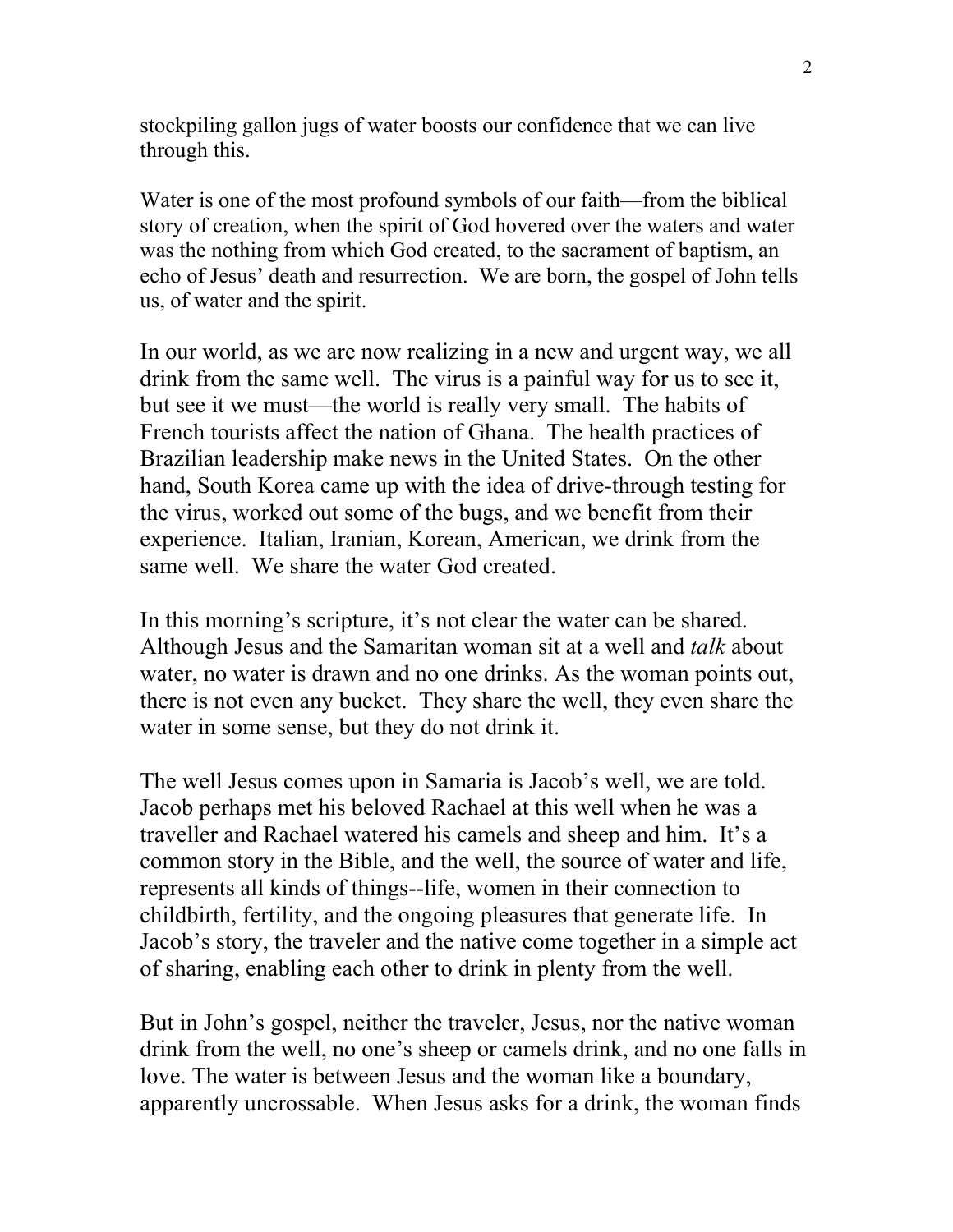the request somehow shocking. You don't want water from me, she says, in effect—you as a Jew do not want anything from my (Samaritan) hand.

In this story, both the woman and the disciples expect Jesus to show some prejudice. As a Jew, he is expected to look down on Samaritans, who are understood to be unclean and idolatrous. And as a man, he's expected to look down on women, in particular on strange women out in public alone in the noon day sun. When the disciples return, they are not surprised to find Jesus talking with a Samaritan, but they are shocked to find him talking with a woman.

Notice, incidentally, they don't say, why is he talking to *that kind* of woman. Interpretation of this story often makes this woman out to be somewhat worse than she is. True, she's been married five times. For all we know she's been widowed five times. Things happened in the ancient world—life expectancy was short! And she's with some man now who is not her husband. Well, if you'd been married five times, you'd be a little gun shy too. Can you blame her? Maybe some could blame her, maybe we could blame her, but Jesus does not blame her. He knows; that's all. He seems to say to her, *you don't have to hide all that from me. I get it. I know who you are and I know you're worth talking to*.

Unlike most people who talk with Jesus in the gospels, this woman does not need to be healed or cleansed, she does not have a demonized or dying child. She has had a rough life of one kind or another, but she has not come to Jesus asking for help. Jesus rather asks her, for water, and offers something more. He offers her what she doesn't know she's been looking for--the water, as Emmylou Harris once sang, from a deeper well. $<sup>1</sup>$  $<sup>1</sup>$  $<sup>1</sup>$ </sup>

The Samaritan woman hasn't been looking, as far as she knows. She has simply been putting one foot in front of the other, coming to the well, getting water enough to survive, carrying it back. Getting a man

<span id="page-2-0"></span><sup>&</sup>lt;sup>1</sup> David Olney wrote this song, which Emmylou Harris powerfully recorded, "Deeper Well." Listen to it on YouTube: https://www.youtube.com/watch?v=v8fOzb0m41c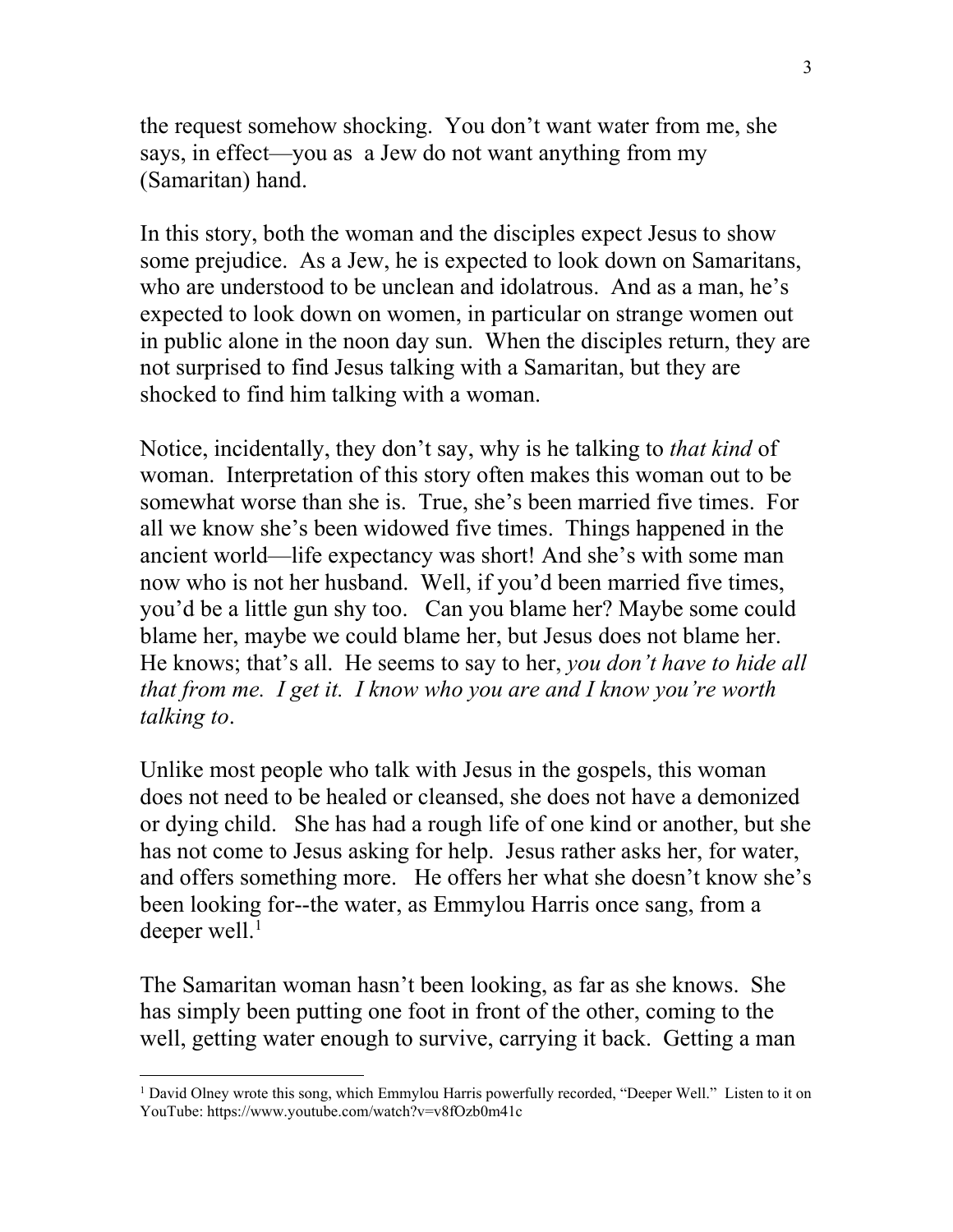who will maybe take care of her for today; getting out and finding another man when yesterday's man gave out. She doesn't want anything spiritual, as far as she knows. She just wants something a little more lasting, something that doesn't require constant daily effort. "Give *me* that water," she says, "so I won't have to keep coming here every day." She has a kind of existential weariness about her, and what she asks of Jesus is a kind of rest.

But the Samaritan woman also doesn't believe that Jesus and she can share the water. She doesn't believe that he has what it takes to cross the barrier between them. Specifically, she doesn't think that Jesus has a bucket. "You have no bucket," she says, very practically, "and the well is deep." What makes you think you can get all the way down there to haul up water for you and me both? Do you have any idea, the woman seems to be saying, how much work that would entail?

It's no small thing, this crossing of boundaries, this sharing of water between groups like the Jews and Samaritans who had been hostile for centuries. It doesn't happen just because you want it to. And it's not without its perils.

There's that great scene in the movie *Hidden Figures,* when Katherine Gobles, the real number genius in the huge room full of NASA mathematicians, goes casually for a cup of coffee, pouring the cup absent-mindedly while she reads more equations. Only as she picks up the cup does she realize the whole room is watching her drink from their common coffee pot, with hostility, because she alone among them is African American, and this is Virginia, 1960 or so. The next day there is a smaller pot on the table, labelled "colored." Of course, there is no coffee in that pot, which is not even plugged in.

Our history of segregation teaches us, what we must never forget, that when we refuse to eat and drink and learn and be together, we are not simply separating others from ourselves; we are depriving others of what we have, and depriving ourselves as well.